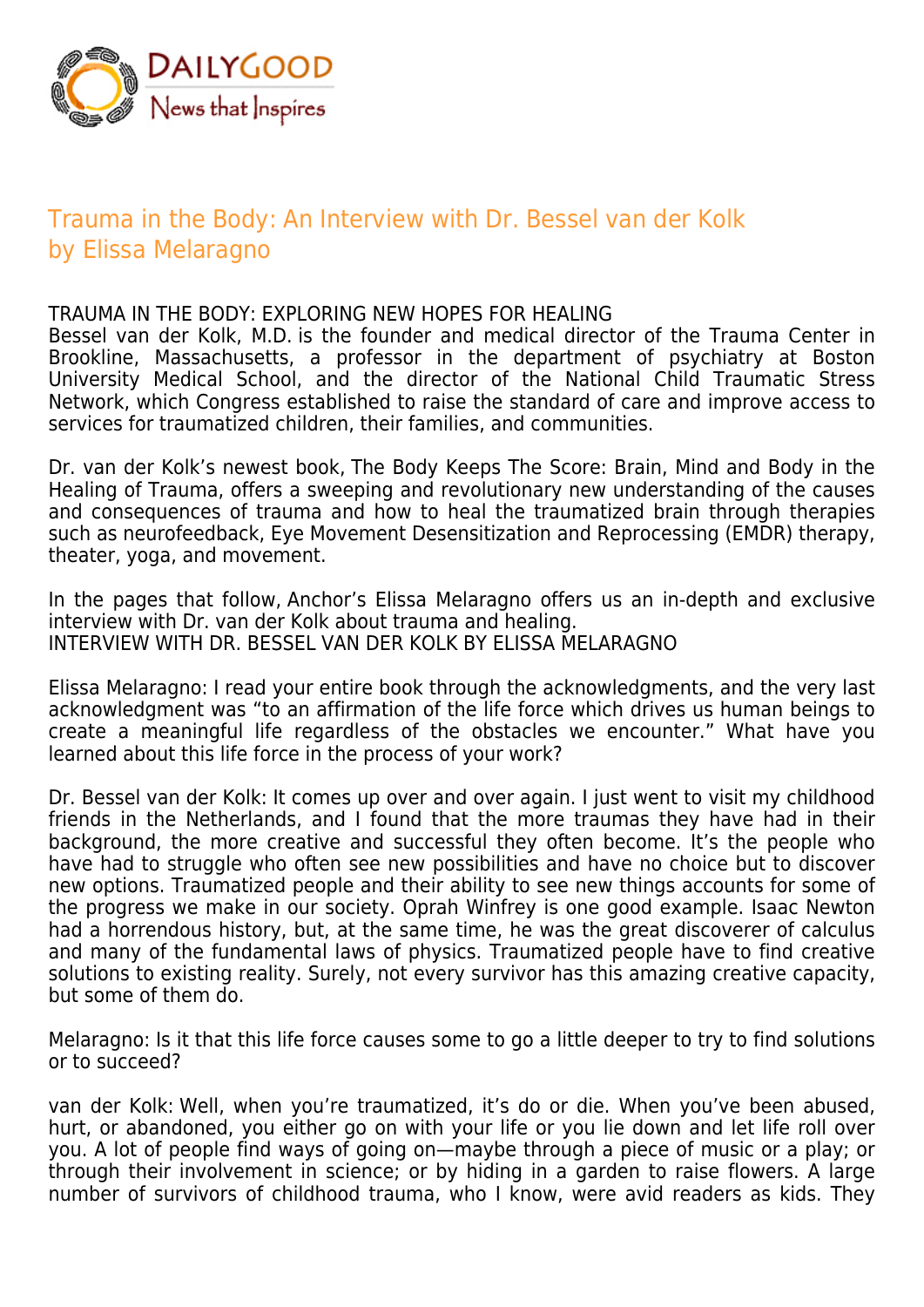were terrified, abandoned, and continuously exposed to violence, and yet they found Harry Potter or Jane Austen. They disappeared in the stories. The imaginary worlds generated by other people allowed them to create alternate universes to the ones they were living in.

Melaragno: How would you define trauma?

Dr. van der Kolk: Trauma is something that overwhelms your coping capacities and confronts you with the thought: "Oh my God, it's all over, and there's nothing I can do. I'm done for. I may as well die."

Melaragno: You write: "Traumatized people do not recognize their bodies as a source of pleasure and comfort or even as part of themselves that needs care and nurturance. When we cannot rely on our body to signal safety or warning and instead feel chronically overwhelmed by physical stirrings we lose the capacity to feel at home in our own skin and, by extension, the whole world. As long as their map of the world is based on trauma, abuse and neglect people are likely to seek shortcuts to oblivion anticipating rejection, ridicule and deprivation they are reluctant to try out new options certain these will lead to failure. This lack of experimentation traps people in a matrix of fear, isolation and scarcity where it is impossible to welcome the very experiences that might change their basic world view." You used a term called interoception as a scientific name for this self-sensing ability. Can you talk a little bit about that?

van der Kolk: Neuroscience research has shown that the only way you can change your survival orientation in your brain is by accessing your interoceptive world—the part of your brain that allows you to observe yourself. In my book, I make quite a big deal of it. Accessing the interoceptive world is not a strong skill in the Western traditions. Getting to know yourself and to feel yourself—being still—is not part of the dominant culture of Western civilization. Basically, our culture suggests if you feel bad, simply take a swig of something or take a pill to make whatever symptom go away. There is very little understanding here in the West that you can actually change your own physiology. I was first confronted with this in China, later in Japan and South Africa, and then I realized that much of the rest of the world has found ways of dealing with the self, opening oneself up to oneself. Most of my serious colleagues are into meditation or yoga because they have come to realize that that's the only way you can consciously change your brain. You have to go inside and be still by yourself. Our culture is constantly forcing people to be distracted by stuff in order for them not to feel themselves.

But the only way you can be yourself is to know yourself. When you're traumatized, it becomes even more difficult to know yourself because trauma is actually NOT the story of what happened a long time ago; trauma is residue that's living inside of you now; trauma lives inside of you in horrible sensations, panic reactions, uptightness, explosions, and impulses. Because trauma lives inside of you, getting to know yourself can be the scariest thing to do. It takes an enormous amount of courage to visit and befriend yourself and to feel what that uptightness is about. Having the courage to let yourself relax and to notice the flow of your body is central for recovery.

Melaragno: So, it's about self-observance.

van der Kolk: Observing yourself, knowing yourself, being curious about yourself, befriending yourself, taking care of yourself. One of the most striking things that comes out of all the research of trauma is not so much these typical trauma things that people talk about like nightmares and flashbacks. One of the most striking things is the idea of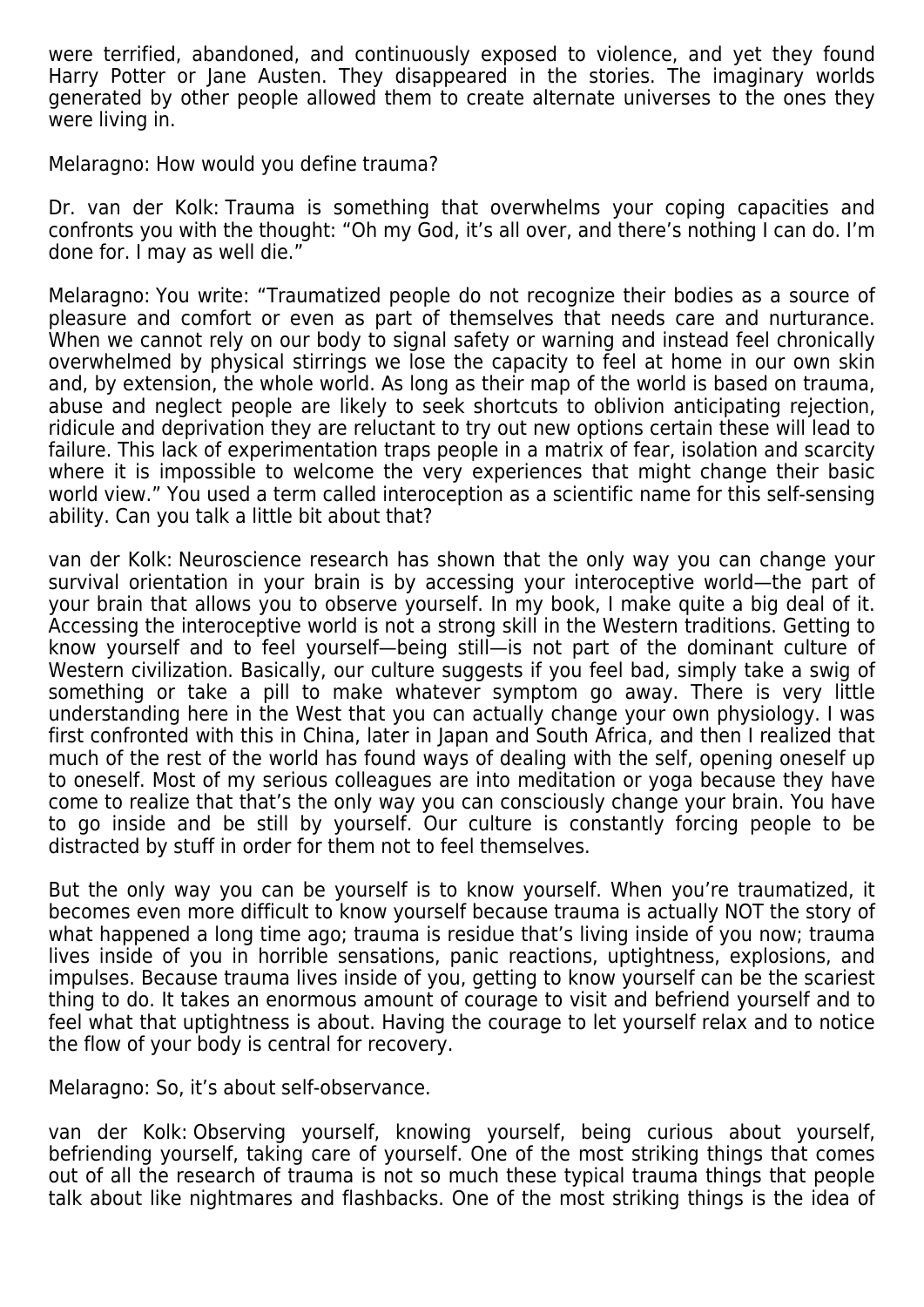having a hateful relationship to your body: not taking care of your body by abusing alcohol so you don't feel anything; by smoking dope day and night so you don't feel anything; by injecting drugs into yourself so you don't feel anything; by having sex with inappropriate people so you don't feel anything; by frantically wandering around to make feelings in your body go away. In contrast, the only way to resolve trauma is to get to know yourself and cherish yourself. That is very hard to do as long as your body feels unsafe. Most traumatized people try to get away from their bodies as fast as they can because their bodies stir them up. The body is where the panic is—the fear and the rage. But you need to get to know your rage and your fear and to learn to take care of it.

Melaragno: A common psychological term I've heard with trauma is dissociation—is that what you're describing?

van der Kolk: Dissociation is a temporary putting aside, not knowing, and not noticing. It's a way to survive. Blocking things out allows many traumatized people to go on. It may be very helpful in order to make it through the crisis, but in the long range, living your life in a dissociative way only keeps the trauma alive. As a result, you allow other people to hurt you or you depend on others to take care of your feelings. This also happens to societies and communities that keep pretending nothing is going on. Such denial, in fact, keeps the trauma alive by keeping us from confronting it and dealing with it.

Melaragno: You discuss many good practices in your book and spend quite a bit of time talking about yoga and meditation, which tend to encourage people to get deeper in their bodies. Is that then part of the healing process?

"To feel and know your body safely is an essential ingredient of healing."

van der Kolk: To feel and know your body safely is an essential ingredient of healing. The critical factor there is the issue of time. When you're traumatized, time stops, and you feel like it will last forever. When a love relationship breaks up, you feel terrible and think it will never go away. Once you make the effort to observe yourself, you notice that your body sensations continually shift. We have living bodies. I remember this French movie with a guy who finds out his wife has an affair, and he's really very angry. He goes to bed, and he says, "I won't work any more and be a member of this family." That stance is forced to come to an end when he needs to go pee, which gets him out of the bed. At some moment, you simply have to move. When you meditate you notice uncomfortable sensations, uncomfortable thoughts, and you go back to your breathing. Then you notice that your thought has shifted to something else. If you feel a cramp you notice it, and something else happens. There is that continuously evolving living organism that doesn't get stuck. A very important part of healing from trauma is to get that sense of every moment is different from the next moment.

Melaragno: In the chapter "Healing from Trauma, Owning Yourself," you cover six important ways to connect with what is going on inside oneself: managing hyper-arousal, mindfulness, relationships, communal rhythms and synchrony, touch, and taking action.

van der Kolk: Well, let's start with the fact that we are collective creatures. We don't exist as individuals. Our brain is meant to be in synchrony with other brains. Interaction with other brains fundamentally shapes who we are. When we cry, we're supposed to get a response, and when we laugh, somebody is supposed to laugh with us. Those are the rhythms of life by which we the brain develops. If kids are left by themselves, as occurs in orphanages and drug abusing households, their brains do not develop properly and are damaged. There's very rich research now on how sounds, facial movements, and the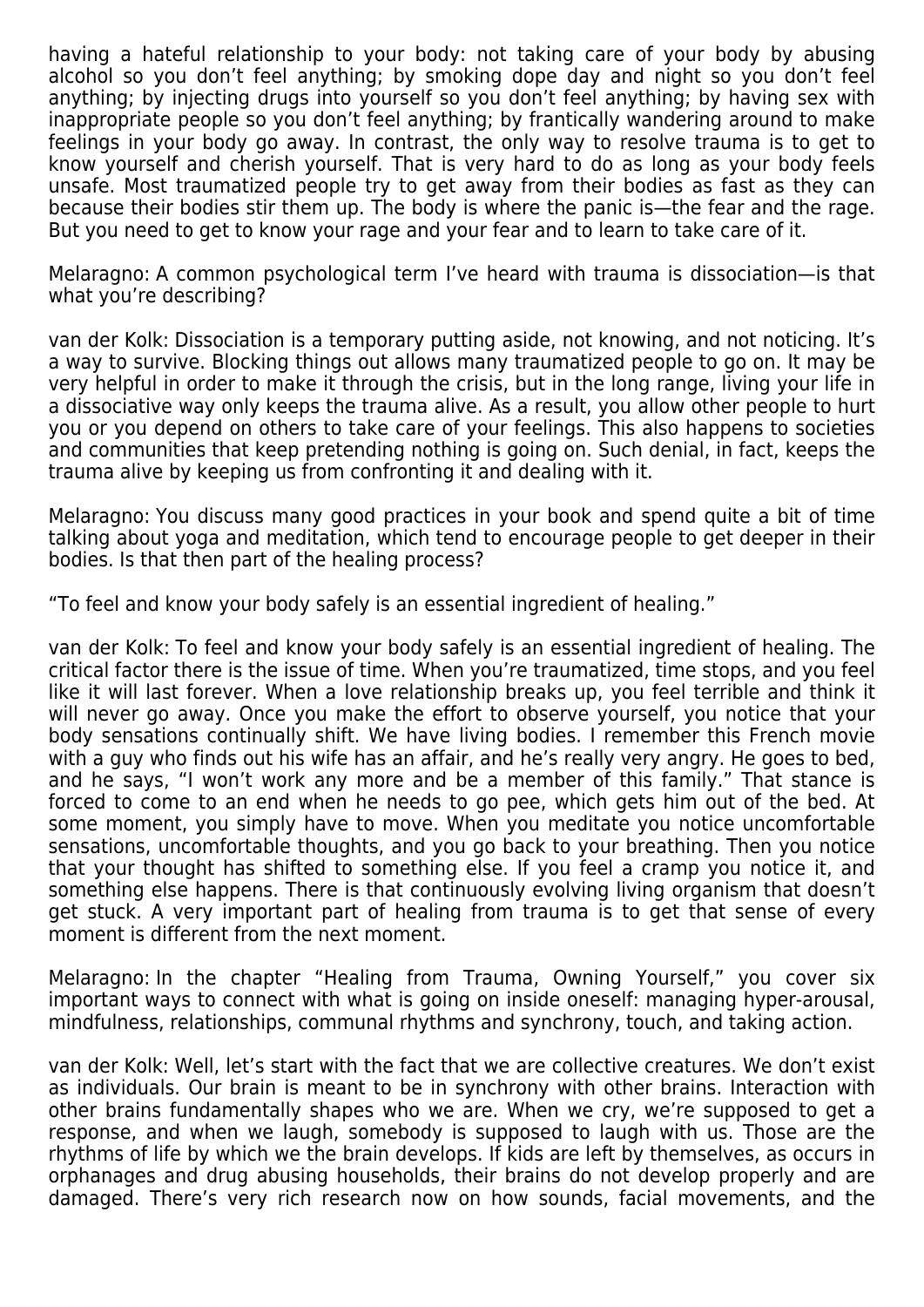synchrony and the rhythms between faces and voices are what gets the basic brain structures online. If you don't get that synchrony, certain parts of your brain that are supposed to develop to be in sync with other people get damaged. So, you have a hard time with other people as you grow up, a hard time getting confident about other people, getting pleasure from other people, being in sync, and enjoying a sense of community with others. You feel lonely, isolated, and miserable. Our brains are meant to be in sync, and the big challenge often in traumatic stress is the question of how you create a brain that can be back in sync with other people. In order to do that, you need to first of all notice yourself. As long as you don't notice yourself, you are like a chicken with his head cut off. You just run around like an automatic animal that responds and gets enraged. But when you know what's going on with you, you start to get some choices like "Maybe I should not react to this" or "Maybe I should not touch her." You need to have a quiet mind in order to get ownership of yourself, and therefore the cultivation of mindfulness and self-observance is absolutely critical. This is easier done if there is somebody out there who could help you with it. Someone who can see you, who can notice what goes on with you, who can help you to name things, who can help you say, "This is what's happening to me." You don't need someone to name how screwed up you are, how you need to be fixed. You need to just notice yourself, just notice, just notice without judgment.

The latest piece of research that came out after my book was finished is that the issue is not mindfulness alone, it's rather mindfulness with self-compassion. See that angry part of yourself and acknowledge what that anger has done for you to survive. See that the anger has been a way of managing yourself. Thank that anger for having helped you. Then say to that anger, "Can you please step back a little bit so I can be back in charge of myself?" It is compassionately negotiating those inner parts of you.

There's also the issue of safety. As I alluded to before, one of the huge things in our research was seeing how the body feels chronically unsafe. We can observe this in our brain scans and in our EEGs. The back parts of our brains are agitated and hyper-aroused. Nothing in our conscious brain can control that because it's too far down—too deep in our animal brain. How do you create an organism that feels safe? Probably the main way of doing that is touch. Touch is how we come into the world, and safety is conveyed to us by being held. Touch is not a common form of therapy, and I don't suggest that psychotherapists introduce touching, but having a body that feels safe to be touched by somebody is an essential part of recovery. Bodywork, Feldenkrais Therapy, and CranioSacral Therapy have very legitimate, very important positions in healing from trauma. Your body cannot feel safe until it's okay to be touched by somebody who is there for you. So, that's an important piece.

There is the critical question ofwhat happens after you notice what is going on with yourself. When you want to punch me in the face, notice that sensation, what does your arm want to do? What happens next? Redirect. "I ought to take a breath." Okay, then your arm comes down. Get to know all these impulses inside of you, and see how they have their own rhythms and how they come to an end. It's a very sensual world that we live in. Getting to know the life of your body gets killed by trauma.

Melaragno: So, is that what you mean then by taking action?

van der Kolk: Taking action is taking action. We are meant to cook meals together, build houses, gather food, go to work, shovel snow, and make babies and take care of them. That's all doing. We need to be able to stand up for ourselves and say, "one step further and I'll kick you in the groin!" We have stress hormones to move, protect, and take care of ourselves. If you just say, "I can't deal with it anymore," you subvert that self-defensive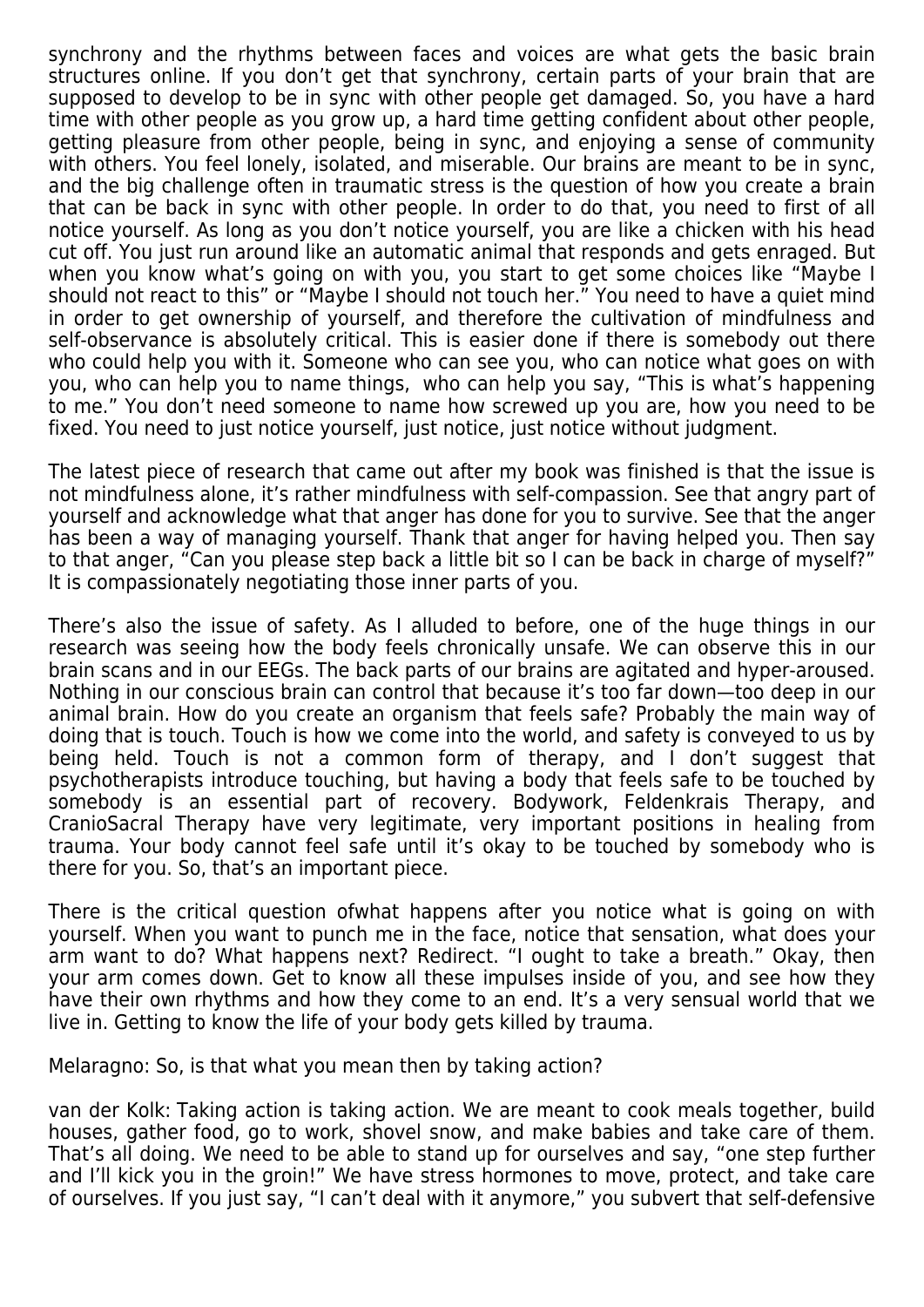"action-taking" part. A story, which I think is in the book, is when Nelson Mandela told me that what helped him most to become the mindful person he became was boxing. He observed body movements, got to know who the opponent was in order to anticipate their movements, and developed a mental picture of how he could defend and stand up for himself. And that takes very complex mental maneuvering. It is also just possible that martial arts may be among the very best treatments for traumatic stress because you learn to not be powerless. You learn to say, "You want to mess with me. You can try it but I may knock you out in the process."

Melaragno: You write that your most profound experience with healing from collective trauma was witnessing the work of the South African Truth and Reconciliation Commission.

"Tutu was a master trauma therapist."

van der Kolk: It was stunning. South Africa was extremely violent on every level. The whole society was enraged. Everybody was after everybody. When I was there, people were getting killed all the time. So, how were they going to have a transition that would not result in a bloodbath? They very deliberately decided to make a transition to calm people's rage down. Tutu was a master trauma therapist. I followed him and saw him at work, and he was stunning. He would come into a room with 40, 50, 60 people, and we would pray together, and we would sing together, and we would dance together. We got this sense of communal rhythm and pleasure and belonging and being in sync, and then somebody would start talking about their trauma. To talk about your trauma sometimes separates people because you are into your own misery and your overwhelming feeling of terror and rage. Tutu would just get people to that certain point, and he'd say, "Let's get up. Let's sing and dance." He was a master at what we call in our work pendulation—getting people to move into safe places then into the dangerous places; getting that courage to go into deep and painful places by knowing that on the other hand there are feelings of safety and connection. I saw him do that well, and, of course, Mandela and Alex Borraine were like that too. When the transition happened, the urge to kill and take revenge was temporarily suspended because people felt loved and heard. They very deliberately wanted to make sure that the birth of South Africa was not a bloodbath as it was in India for example. They learned from India that if a nation gets born out of bloodbath, it will never recover. It was an astounding spiritual process founded on science and understanding how the brain and trauma works.

Melaragno: Now, when you said it was founded on science, did Bishop Tutu do some research? Or do you mean that his work just happened to line up with the scientific understanding?

van der Kolk: That's how science works. People figure out how to do something and then afterwards our scientific studies clarify how it works. For example, the trauma therapy called EFT, which I call tapping, tapping acupressure points. Nobody knows yet how it works. There is also such a thing as chi. We empirical, Western medical people have no idea what these acupressure points actually are or what chi is. They may or may not exist. But I feel confident somebody will figure it out someday.

Melaragno: It goes back to that life force in the end, doesn't it? There's something in that about finding a way.

van der Kolk: We're creatures, and creatures will do terrible things to each other and then need to find ways of surviving. Every culture finds ways to go on. I strongly suspect that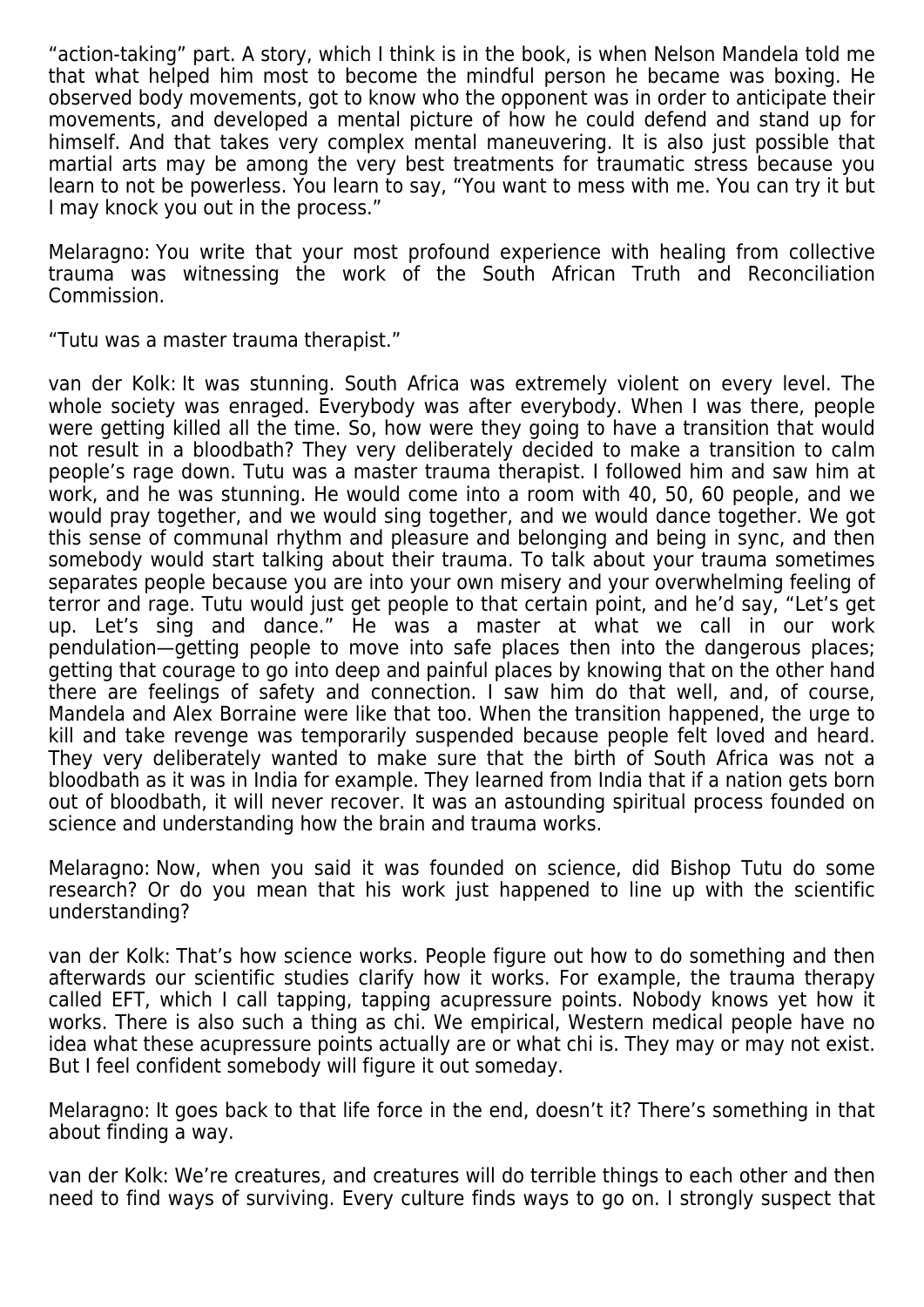most martial arts that developed in Japan were developed to help samurai to recover from their interminable wars. Studying martial arts makes perfect sense from a trauma point of view. I'm pretty sure that the tango in Argentina came out of those miserable sailors who had to risk being killed sailing to round Cape Horn coming together with the prostitutes. Somehow they said we have to make ourselves feel better. They started to dance the tango, and, to my mind, the tango sounds like a perfect way of helping to deal with deregulated bodies because you need to learn to pay attention to yourself and another. I think around the world people have discovered various things most of which does not really involve a lot of talking actually.

Melaragno: Yet here in the West we have a lot of talk therapy, don't we?

van der Kolk: We yack and we drink. But talking is important. It is interesting to me because I taught in China, and I sometimes get Chinese students here. Their Qigong is wonderful, but they don't talk. As long as you don't talk, you can't deal with your shame. The power of talking is that you can learn to tell the truth. Talking has a very important function, and it is not always present in all other cultures. Going within and finding words to express yourself is a very important part of healing from trauma. By finding words you can create symbols and connections, and you can communicate with other people who say, "Oh, that's what it's like for me also" or "Oh, it's slightly different for me." Words open up interpersonal communication. In most other cultures, words are more stylized, more prescribed. So, we [in the West] have definite things to offer.

Melaragno: Continuing that thought, you write in the book, "Trauma devastates the social engagement system and interferes with cooperation, nurturing and the ability to function as a productive member of the clan. People who feel safe in their bodies can begin to translate the memories that previously overwhelmed them into language." And then you talk about story writing, "Telling the story is important, without stories memory becomes frozen and without memory you can not imagine how things can be different." What can you suggest to caregivers in the field who are exposed to trauma? How can an aid worker best serve others and how can they care for themselves in the process?

van der Kolk: I think the most important thing in taking care of yourself is to stay in touch with the things and the people that you love. Also, it is important to talk about what you're going through; what you're worried about; what you see and what you notice. Be in touch with people and find words for despair and contempt and hatred because that's the hard part of it. As we like to say, "All parts are welcome." Fear, dejection, hope, strength, rage—they all have their place. And in serving others, just because a person is despondent does not mean that you have to "fix" them. All you need to do is to help them to access those parts that help them survive, and, as I talk about elaborately in my book, to discover what role their despondency, rage, and self-destructive parts play in their survival.

I oftentimes in a way wonder why people do what I call "trauma tourism." Having gone to school on the south side of Chicago, which, to my mind, is still one of the worst places on Earth, I don't really need to travel very far away from home to see an urgent need for trauma care. I just came back from visiting Europe and was in Japan and Australia earlier this year, and it seems like those societies are doing a much better job dealing with the seeds of trauma than we do in the US. And, so, I'm a little suspicious about US people going abroad to spread our gospel. I wish people would stay at home more and look at what's going on right here. School systems in Japan, Korea, Australia, and Europe are more advanced, and parents are helped to stay home to raise their kids or to find highly subsidized care for them. It's probably pretty heretical to urge US aid workers to stay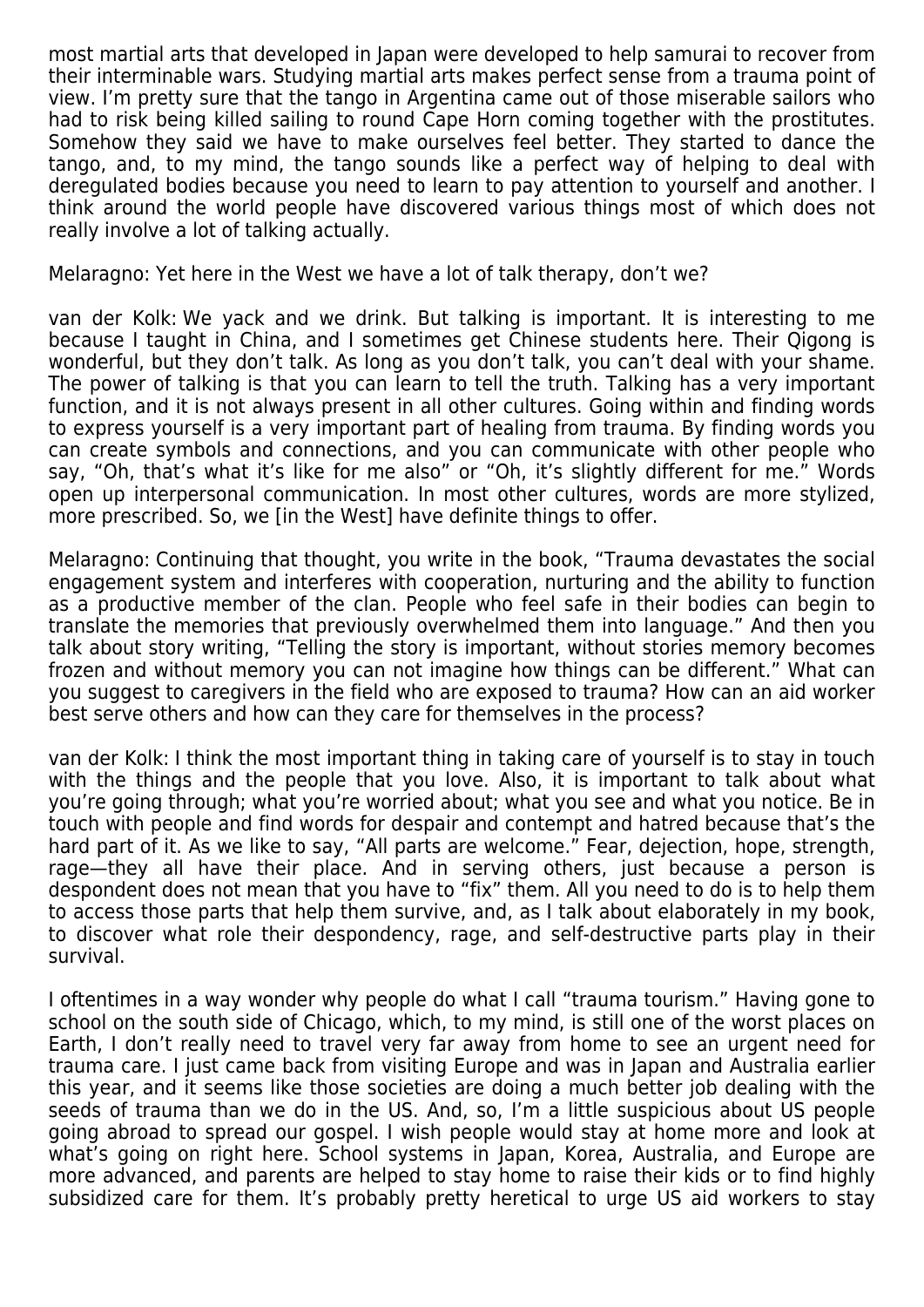home until we clean up south central Los Angeles, Detroit, Baltimore, Chicago, and rural Appalachia. I think maybe it's best to start off being a change agent in your own community.

Melaragno: When you say "a change agent in your own community," I think that maybe part of the alienation we experience in our culture is that we can live in a community and not know each other's stories. You say that story or the ability to speak about our experience is very important, can you tell us a little bit more about that?

van der Kolk: Well, trauma is about not being able to tolerate feeling what you feel and knowing what you know. It's about not being able to stand what you feel and what you know. We're much better at seeing what's wrong with other people, and we're pretty blind to ourselves. Getting to know ourselves and seeing what we're hiding from is really the beginning of change.

Melaragno: So, it's about knowing our own story.

van der Kolk: Not so much "knowing our own story." (Although, it'd be great if American kids learned in school that, under Jim Crow, Black people were treated pretty much like ISIS treats its underlings.). The most important issues are to know our reactions, be curious about our own blindness and uptightness, and get to know what triggers us and throws us off balance.

Melaragno: I had an interesting experience back in October at Kripalu Center for Yoga & Health in a seminar I did with Joan Borysenko. In a writing exercise, she said to take an experience or trauma in our lives and to turn in into a hero's story with a beginning, middle, and end. She said that some of us might be in the middle of the darkest point of our story—in Dante's terms, we might still be in the Inferno or the Purgatorio, nowhere near the Paradiso. She then said "[to] make the hero's ending up because the brain doesn't know the difference." I've used this exercise a couple of times when I felt like I was in a no-win situation. By completing the story with a positive ending, my stress reduced and my perspective of the situation changed for the better. How do you feel about that—about the fact that the brain doesn't know the difference? Somehow it's not lying to oneself; it's just seeing a possible future.

van der Kolk: Imagination is our greatest asset as human beings, and as long as you can imagine other realities, you are okay. If you are in jail and you can imagine learning to do new things and skills—if you can imagine Shakespeare playing in your mind as you're locked up—you have alternative realities, and you're not really a victim of the present. What's so hard about trauma is that it tends to kill the imagination. In Chapter 18 of the book, I describe the psycho-dramatic structures that I use. People create situations in which others play real parents and ideal parents, and they have the experience of what it would've been like if, when they were 3 years old or 8 years old, something else would've happened and somebody would've been there for them. It is unspeakably profound. It is almost as if this three-dimensional alternative reality may be as powerful as the reality.

"We live by our imagination."

We are imaginative creatures. We live by our imagination. There is the imagination of the health aide worker and the imagination for me as a trauma therapist. I see a shriveled-up, unhappy person here, and I imagine what that person will be like after I'm through with them. Imagination is really our loadstone. So, how do you foster imagination? How do you open it up? For some people, writing is good. For other people, movement works. I love